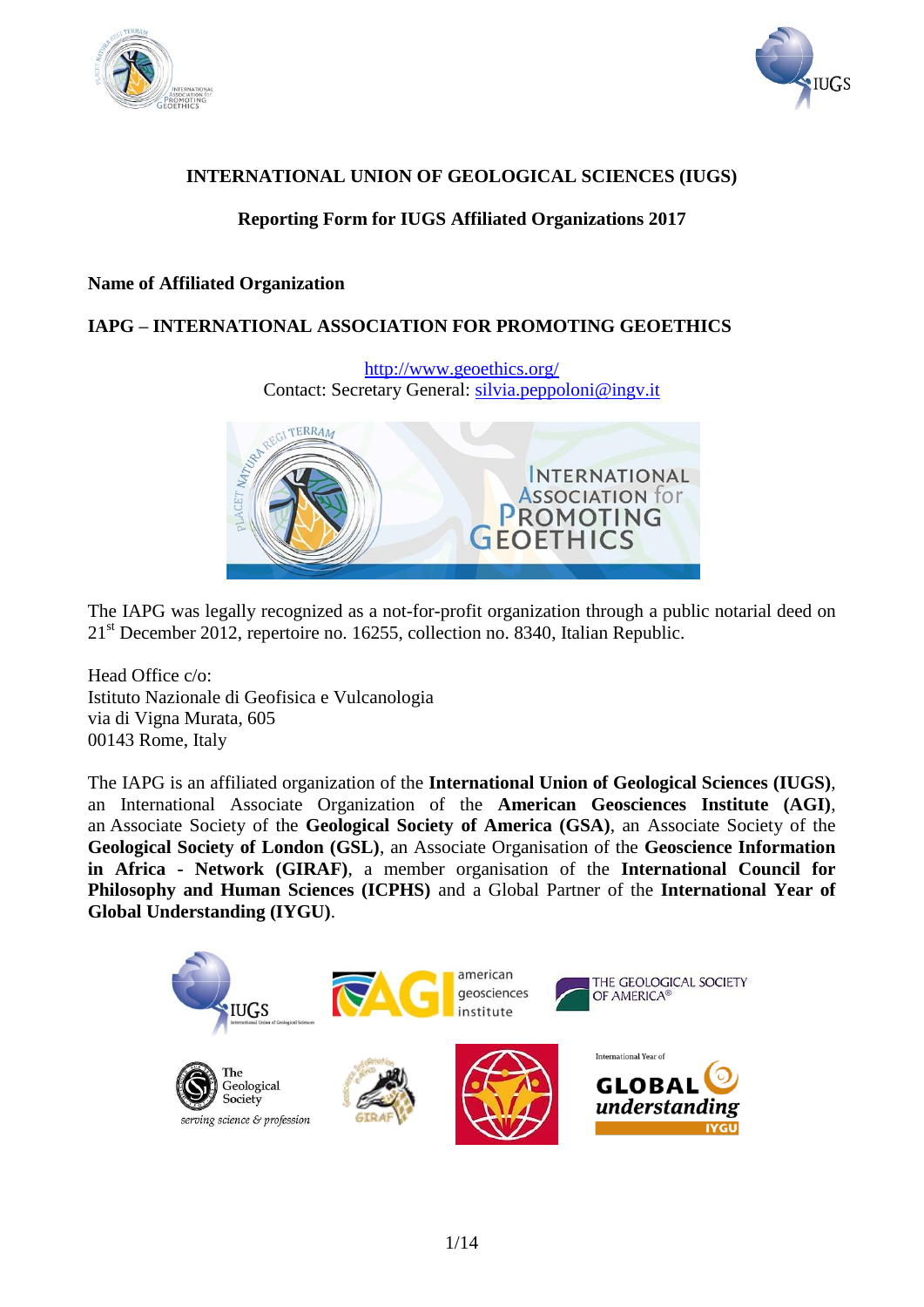



The IAPG has agreements of collaboration with: **EuroGeoSurveys (EGS)**, **European Federation of Geologists (EFG)**, **American Geophysical Union (AGU)**, **International Association for Engineering Geology and the Environment (IAEG)**, **International Association of Hydrogeologists (IAH), Association of Environmental & Engineering Geologists (AEG)**, **International Geoscience Education Organisation (IGEO)**, **African Association of Women in Geosciences (AAWG)**, **Initiative on Forensic Geology (IUGS-IFG)**, **Geology for Global Development (GfGD)**, **Peruvian Geological Society (SGP)**, **GEVAS Red Argentina**, **and African Network for Geo-Education (ANGE)**. Finally, IAPG is a Technical Partner of the IUGS Conference **Resource for Future Generation - RFG2018**.



# **Overall objectives**

The IAPG is a multidisciplinary, scientific network for widening the discussion and creating consciousness about problems of Ethics applied to the Geosciences, in particular on the ethical, social and cultural implications of Earth sciences education, research and practice. Its overall objectives are:

- developing the discussion on ethical implications in research and practice of geosciences among geoscientists and into society, making Geoethics an essential point of reference for any action on land, waters and atmosphere usage that all stake-holders and decision-makers must take into proper account;
- increasing the base research on Geoethics and strengthening it from the scientific point of view;
- promoting Geoethics values and principles through international cooperation, encouraging the involvement of geoscientists belonging to low income countries;
- fostering the dissemination of Geoethics through websites and social networks, the publication of scientific papers, the organization of meetings and sessions/symposia on Geoethics within national and international scientific events;
- encouraging the establishment of both regional and specialty groups; and
- cooperating with national and international organizations whose aims are complementary to those of the IAPG.

The achievement of the IAPG objectives will lead to the:

• identification of methods for a more effective application of geoethical principles in geological practice and research;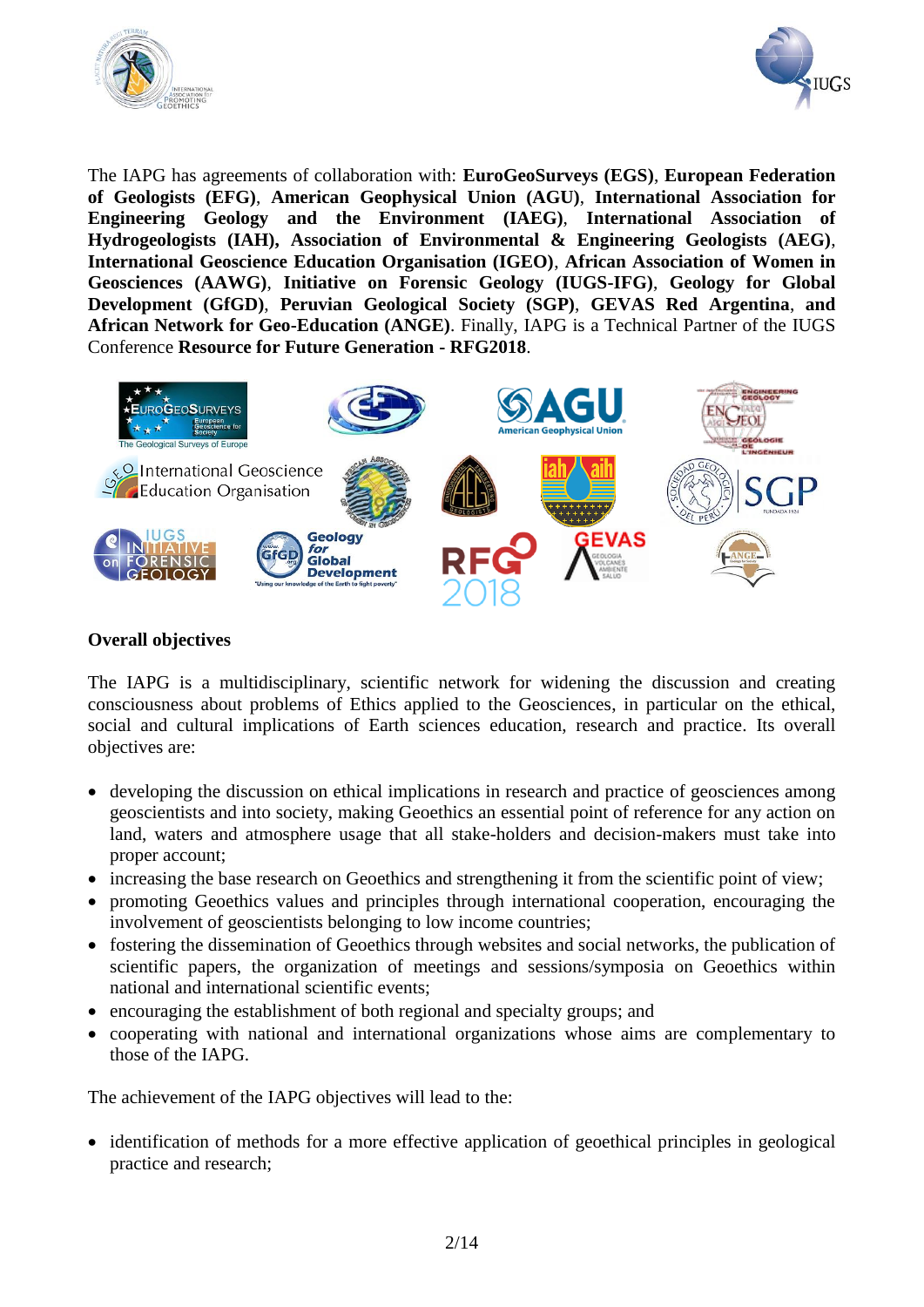



- reflection on the role that geoscientists can have in society and the identification of suitable forms, positions, means and actions to be adopted by them;
- growth of awareness about our responsibility, both as geoscientists and as members of civil society;
- involvement of the community in the idea of a common and shared "geo-heritage", to be considered as a cultural, educational and scientific value, as well as an economic resource;
- cultural renewal in the way we perceive and relate to our planet; and
- the sensitization towards the defense of life and the richness of the Earth.

### **Relate goals to overall IUGS scientific objectives**

The IAPG goals are strongly related to the IUGS's aims. This is evident by comparing the IUGS and IAPG Constitutions. The IAPG activities aim to develop thoughts and to find best practice solutions regarding global issues (like geohazards, Earth resources, climate change, geoscience communication and geoeducation) with a goal to sustain Earth's natural environment, to use all natural resources wisely and to mitigate the impacts of geohazards for the benefit of society in the attainment of their economic, cultural and social goals. Moreover, the IAPG is involved in promoting geo-education in the widest sense, facilitating interactions among geoscientists from all parts of the world, encouraging international cooperation, and fostering the dissemination of Geoethics themes in society.

#### **Structure and organization**

All the IAPG members, including officers, are volunteers.

The bodies of the Association are the:

- 1) Executive Council;
- 2) General Assembly.

The **Executive Council** [\(http://www.geoethics.org/executive-council\)](http://www.geoethics.org/executive-council) consists of:

- a) one President (Prof. Stefano Tinti);
- b) two Vice-Presidents (Prof. Susan Kieffer; Dr. Shrikant Limaye)
- c) one Secretary General (Prof. Silvia Peppoloni);

d) one Treasurer (Dr. Giuseppe Di Capua);

e) six Continental Coordinators (Dr. Peter Bobrowsky, Prof. Roberto Greco, Dr. Nic Bilham, Prof. Ezzoura Errami, Dr. Meng Wang, Dr. Margaret Brocx).

The **General Assembly** [\(http://www.geoethics.org/ga\)](http://www.geoethics.org/ga) is composed of all the members of the IAPG. Currently the IAPG network comprises 1816 members from 123 countries on 5 continents.

The IAPG is also present in 28 countries with **national sections** [\(http://www.geoethics.org/sections\)](http://www.geoethics.org/sections) (coordinators in brackets): **Argentina** (Elizabeth I. Rovere and Roberto A. Violante), **Bangladesh** (Ershadul Haque and Jahangir Alam), **Brazil** (Eduardo Marone), **Cameroon** (Ndzishepngong Kelvin Ngwang), **Canada** (Jan Boon), **Cuba** (Yurisley Valdes Mariño), **Democratic Republic of Congo** (Jean-Robert Mweze), **Egypt** (Kholoud M. Abdelmaksoud), **Greece** (Gerassimos A. Papadopoulos), **India** (Surya Gupta Parkash), **Iraq** (Nawrass N. Ameen and Ameer Hayder Khalid), **Iran** (Vahid Ahadnejad and Sedigheh Seifilaleh),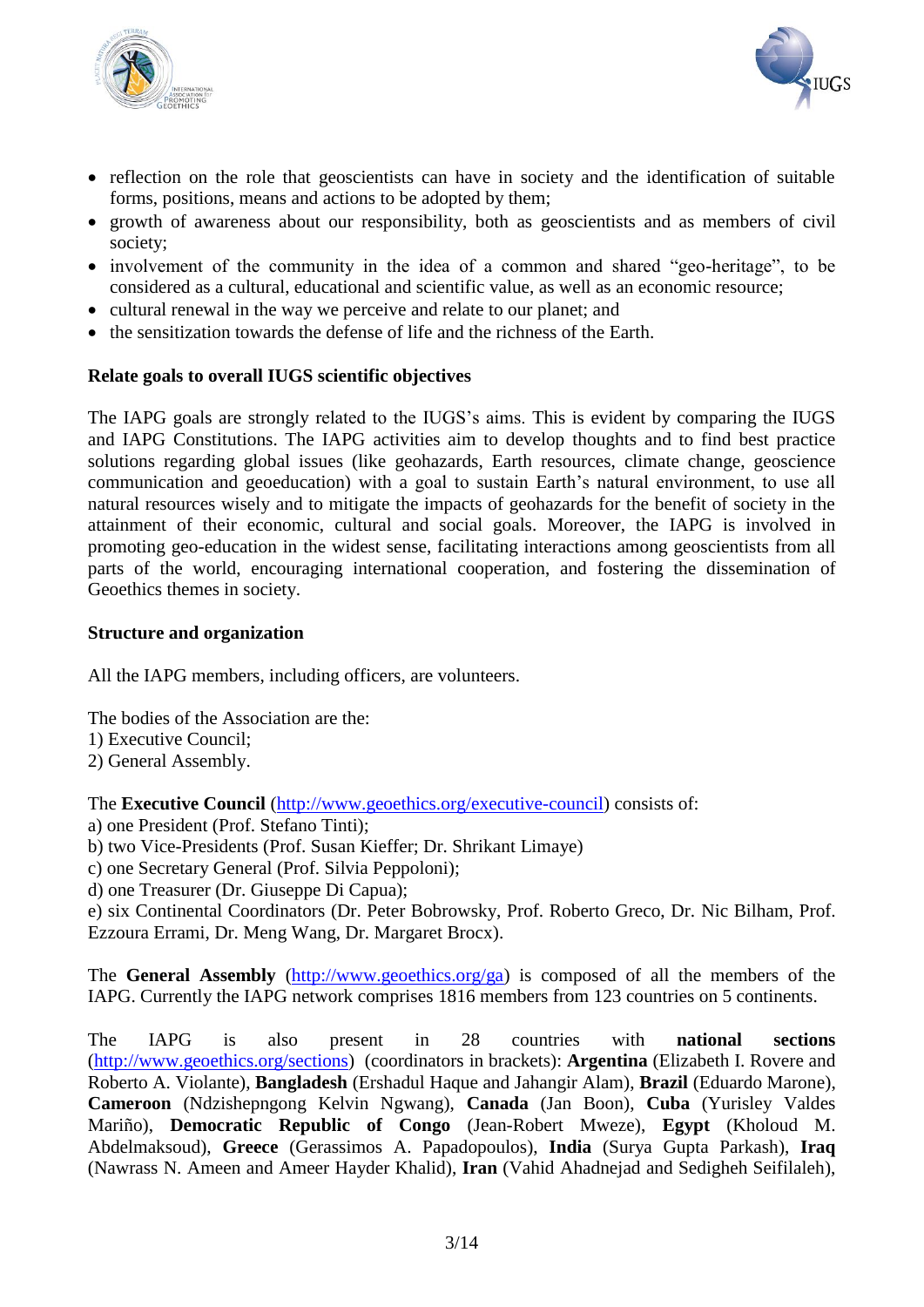



**Italy** (Silvia Peppoloni), **Jordan** (Mamoon Allan), **Malawi** (Hilton Banda Eneya), **Mexico** (Miguel Rangel Medina), **Nepal** (Shree Prasad Vista) **Nigeria** (Arinze Harrison Ikwumelezeh), **Pakistan (**Muhammad Yaseen and Emad Ullah Khan), **Paraguay** (Moisés Alejandro Gadea Villalba) **Peru** (Sandra Paula Villacorta Chambi), **Portugal** (Clara M. da Silva de Vasconcelos and Paulo Emanuel Talhadas Ferreira da Fonseca), **Romania** (Antoneta Seghedi and Ilies Dorina Camelia), **Spain** (Emilia H. Lopera Pareja and Domingo A. Martín Sánchez), **Ukraine** (Yuriy Kostyuchenko), **United Kingdom** (David Craig Ovadia), **USA** (Vincent S. Cronin and Cindy M. Palinkas), **Uruguay** (Leda Sánchez Bettucci).

In 2017, the IAPG enlarged its **Board of Experts - BE** [\(http://www.geoethics.org/experts\)](http://www.geoethics.org/experts) on specific issues related to geoethics. The BE has the important cultural function of stimulating our community with papers or news. The BE is interested in Earth sciences and humanities and in promoting issues on Geoethics and the IAPG. Currently the board includes 12 experts: Martin Bohle, Belgium (topic: **Interdisciplinary explorations for main-streaming interest in Earth sciences topics**); Elizabeth Silva, Portugal (topic: **Geoethics and Geoparks**); Robert Frodeman, USA (topic: **Geoethics and Philosophy**); Madhumita Das, India (topic: **Geoethical aspects in low income countries**); Christine McEntee, USA (topic: **Harassment and Discrimination in Geosciences**); Iain Stewart, United Kingdom (topic: **Risk communication**); Edmund Nickless, United Kingdom (topic: **Geoethics for Society**); David Mogk, USA (topic: **Geo-education and Teaching Geoethics**); Luis González de Vallejo, Spain (topic: **Geoethics in Engineering Geology**); Manuel João Florentino Gomes Abrunhosa, Portugal (topic: **Geoethics in Groundwater Management**), Tony Mayer, Singapore (topic: **Research Integrity**); Ciro Manzo, Italy (topic: **Geoethics and young geoscientists**).

In 2015, the IAPG created the **Young Scientists Club - YSC** [\(http://www.geoethics.org/young](http://www.geoethics.org/young-club)[club\)](http://www.geoethics.org/young-club). The YSC is the interface between the IAPG and young geoscientists' organizations and groups, in order to promote Geoethics and the IAPG among the youngest colleagues more effectively. Members of the YSC have to be members of the IAPG and less than 35 years old. Dr. **Marie Charrière**, from Switzerland, is the YSC Chair. The board of the YSC was nominated in December 2015 after a public call and consists of the YSC chair and 5 members: **Ndivhuwo Cecilia Mukosi** (South Africa), **Francesco De Pascale** (Italy), **Craig O'Brien** (Ireland), **Jonathan Gomez Cantero** (Spain), **Tharwat Hassan** (Egypt). In 2018, the YSC will be renewed.

On 8 May 2017, the IAPG created the **Task Group on Responsible Mining – TGRM**  [\(http://www.geoethics.org/tgrm\)](http://www.geoethics.org/tgrm), formed by Nikolaos Arvanitidis (Sweden), Jan Boon (Canada), Pekka Nurmi (Finland), Giuseppe Di Capua (Italy). The goal of the Task Group has been to draft a document on "Responsible Mining", on values and concepts that must be considered including their importance for future generations in the perspective of a sustainable development of our societies. On 1 December 2017, the IAPG Executive Council approved the "White Paper on Responsible Mining" [\(http://www.geoethics.org/wp-responsible-mining\)](http://www.geoethics.org/wp-responsible-mining), prepared by the Task Group following a review by an International Panel of Experts formed by Vitor Correia (Portugal), Roberto Lencina (Argentina), David Ovadia (United Kingdom), Mark Rachovides (Canada), Ian Thomson (Canada).

### **Interaction with other International organizations and projects**

The IAPG collaborates with the following organizations:

- African Association of Women in Geosciences (AAWG);
- African Geoparks Network (AGN);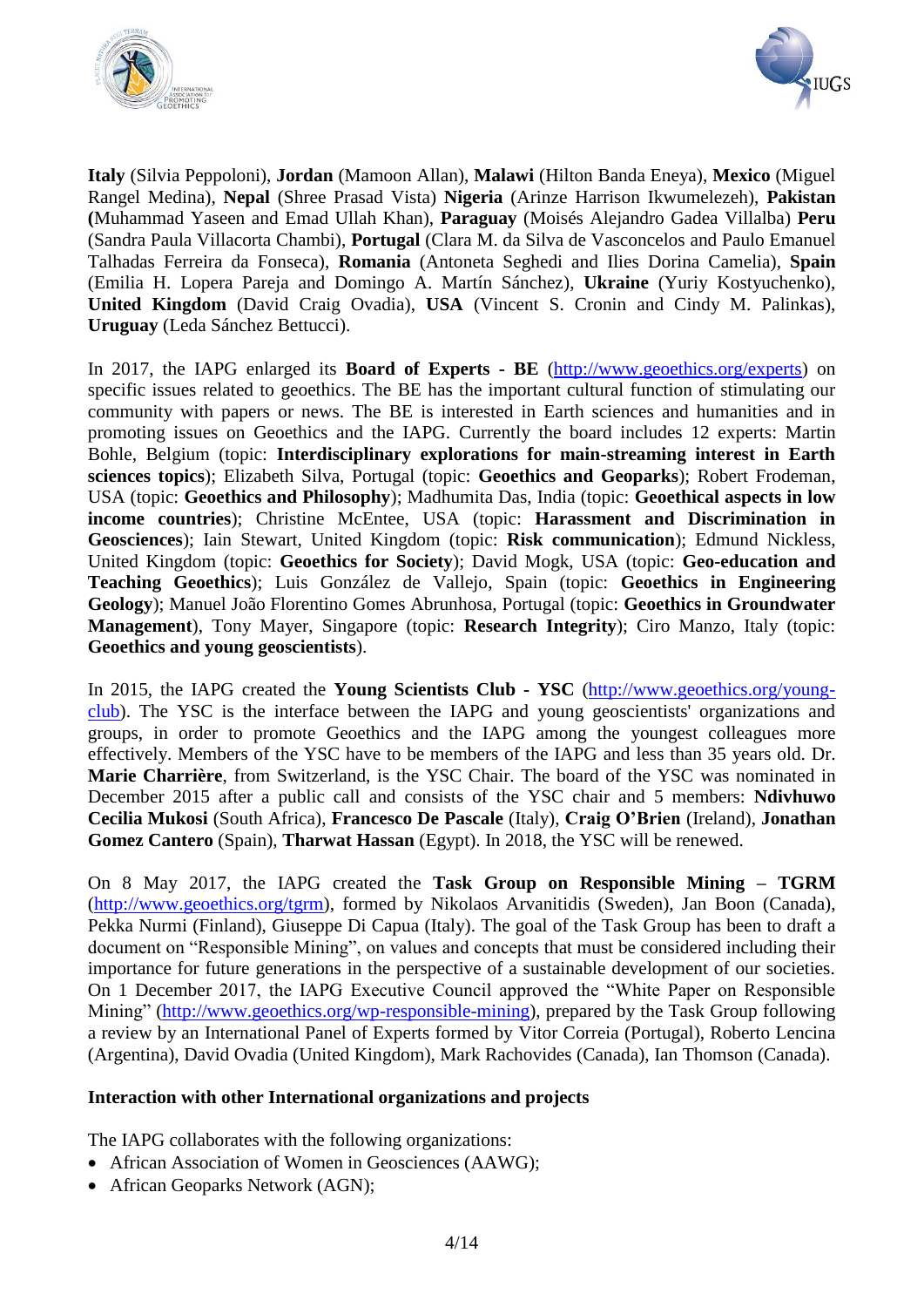



- African Network for Geo-Education (ANGE);
- American Geophysical Union (AGU);
- American Geosciences Institute (AGI);
- Association of Environmental & Engineering Geologists (AEG);
- EuroGeoSurveys (EGS);
- European Association for the Conservation of Geological Heritage (ProGEO);
- European Federation of Geologists (EFG);
- European Geosciences Union (EGU);
- Geological Society of America (GSA);
- Geological Society of London (GSL);
- Geological Society of Peru (SGP Sociedad Geológica del Perú);
- Geology for Global Development (GfGD);
- Geology in the Public Interest (GPI);
- Geoscience Information in Africa Network (GIRAF):
- GEVAS Red Argentina;
- Global Geoscience Professionalism Task Group (IUGS-TGGGP);
- Initiative on Forensic Geology of the IUGS (IUGS-IFG).
- International Association for Engineering Geology and the Environment (IAEG);
- International Association for Geoscience Diversity (IAGD);
- International Association of Hydrogeologists (IAH);
- International Council for Philosophy and Human Sciences (ICPHS);
- International Geoscience Education Organisation (IGEO);
- International River Foundation (IRF);
- International Union of Geological Sciences (IUGS);
- International Year of Global Understanding (IYGU).
- Italian Geological Society (SGI-Società Geologica Italiana);
- Resources for Future Generations Conference (RFG 2018);
- Science Education Resource Center (SERC):
- Young Earth-Scientists (YES) Network;
- World Conferences on Research Integrity (WCRI).

# **Chief products**

### Volumes

- Special volume: Peppoloni S., Di Capua G., Bobrowsky P., Cronin V. (Eds). *Geoethics at the heart of all geoscience*. Annals of Geophysics, Vol 60, Fast Track 7 (2017), [http://www.annalsofgeophysics.eu/index.php/annals/issue/view/537.](http://www.annalsofgeophysics.eu/index.php/annals/issue/view/537)
- Book: Gundersen Linda C. (Ed.). *Scientific Integrity and Ethics in the Geosciences*, (2017), p. 336, American Geophysical Union, Wiley, ISBN 978-1-119-06778-8, [http://eu.wiley.com/WileyCDA/WileyTitle/productCd-1119067782.html.](http://eu.wiley.com/WileyCDA/WileyTitle/productCd-1119067782.html)
- Book: Peppoloni S. and Di Capua G. (Eds.). *Geoethics: the Role and Responsibility of Geoscientists*. Geological Society, London, Special Publications, (2015), 419, ISBN 978-1- 86239-726-2, [http://sp.lyellcollection.org/content/419/1.](http://sp.lyellcollection.org/content/419/1)
- Book: Wyss M. & Peppoloni S. (Eds.). *Geoethics: Ethical Challenges and Case Studies in Earth Sciences*. 450 p. Elsevier (2014), [http://store.elsevier.com/Geoethics/isbn-9780127999357/.](http://store.elsevier.com/Geoethics/isbn-9780127999357/)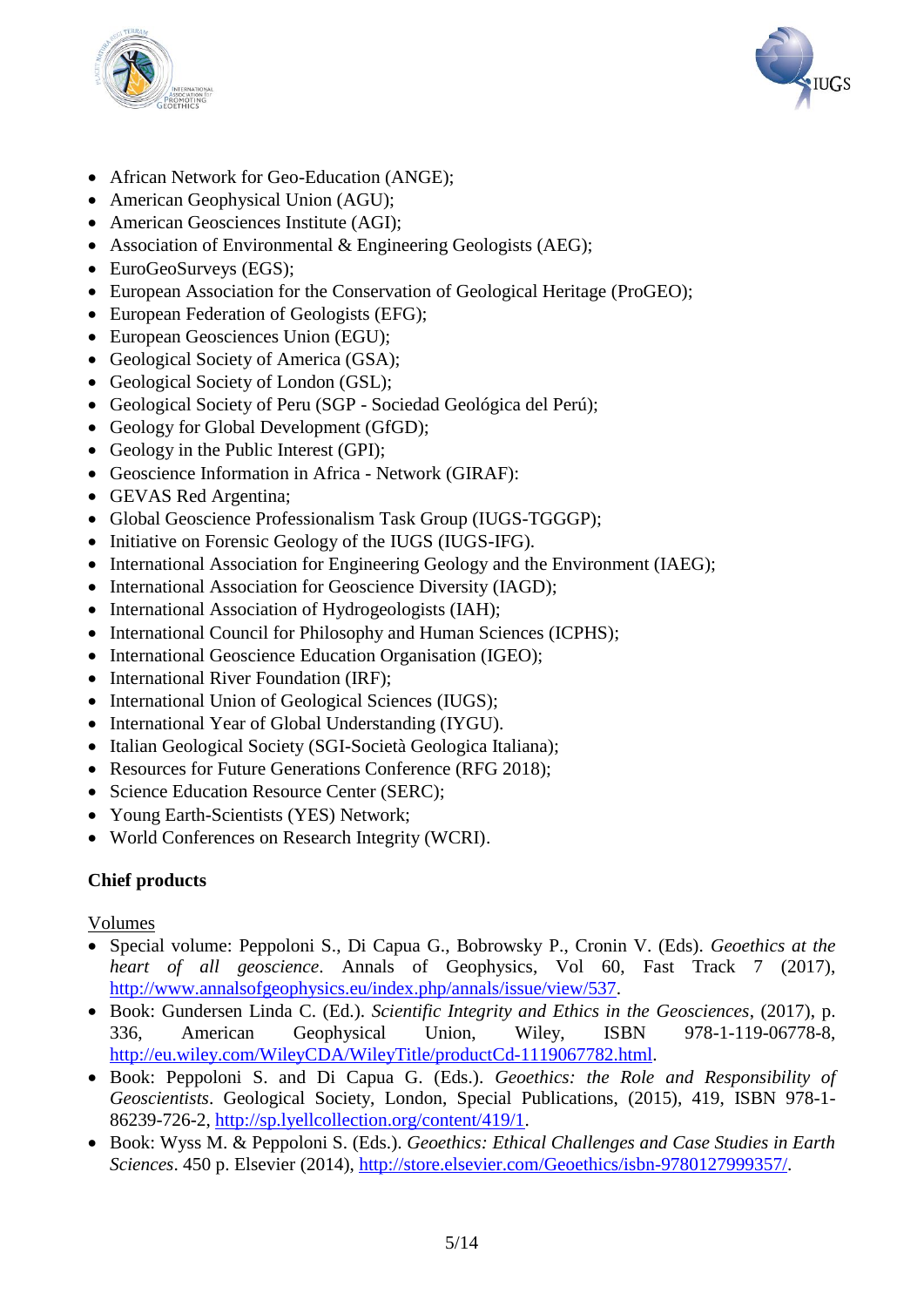



- Book: Lollino G., Arattano M., Giardino M., Oliveira R., Peppoloni S. (Eds.). *Engineering Geology for Society and Territory - Volume 7: Education, Professional Ethics and Public Recognition of Engineering Geology*. XVII, 274 p. 103 illus., 86 illus. in color, Springer (2014), [http://www.springer.com/earth+sciences+and+geography/environmental+science+%26+enginee](http://www.springer.com/earth+sciences+and+geography/environmental+science+%26+engineering/book/978-3-319-09302-4) [ring/book/978-3-319-09302-4.](http://www.springer.com/earth+sciences+and+geography/environmental+science+%26+engineering/book/978-3-319-09302-4)
- Special volume: Peppoloni S. and Di Capua G. (Eds.). *Geoethics and geological culture. Reflections from the Geoitalia Conference 2011*. Annals of Geophysics, Vol. 55, No 3 (2012). [http://www.annalsofgeophysics.eu/index.php/annals/issue/view/482.](http://www.annalsofgeophysics.eu/index.php/annals/issue/view/482)

Videos, interviews and articles for newspapers and magazines

- 9 videos uploaded on the YouTube channel of the IAPG: <http://www.youtube.com/user/iapgeoethics>
- Articles on geoethical issues for the Italian newspapers "Corriere della Sera" and "Il Sole24Ore", and for the Italian Magazines "112 Emergencies" and "MicroMega, La Mela di Newton" (by Silvia Peppoloni, IAPG Secretary General);
- 6 interviews with the IAPG President, Secretary General and IAPG members for the:
	- Swiss Radio Network 2, subject: "Prevention and Geoethics", by Matteo Martelli;
	- Austrian Radio (ORF1) program on Geoethics: "Dimensionen die Welt der Wissenschaft: Was soll ich tun - global gesehen? Die Ethik in den Geowissenschaften" ("Dimensions - the world of science: What should I do - a global perspective? The Ethics in the geosciences"), by Wolfgang Däuble: [http://oe1.orf.at/programm/404157;](http://oe1.orf.at/programm/404157)
	- German Radio (SWR2), title "Endgültig freigesprochen: Das Erdbeben von L'Aquila und die ethische Verantwortung der Geowissenschaftler. Gespräch mit Silvia Peppoloni, International Association for Promoting Geoethics, Rom. (Finally acquitted: The L'Aquila earthquake and the ethical responsibility of geoscientists. Interview with Silvia Peppoloni, International Association for Promoting Geoethics, Rome). Redaktion / Moderation: Gabor Paal;
	- Italian Radio Television Network (RAI), subject: culture of prevention. The interview begins from 16m 30s: [http://www.raiscuola.rai.it/articoli/nautilus-seguendo-il](http://www.raiscuola.rai.it/articoli/nautilus-seguendo-il-tempo/26025/default.aspx)[tempo/26025/default.aspx;](http://www.raiscuola.rai.it/articoli/nautilus-seguendo-il-tempo/26025/default.aspx)
	- Italian Radio Television Network (RAI), Radio3 Scienza, subject: Natural risks;
	- Science Festival in Genoa (Italy): Part 1 [https://www.youtube.com/watch?v=Xt0\\_Z6mAGeI&list=UUP-Fngse1pu9sFvyBgN3AzQ](https://www.youtube.com/watch?v=Xt0_Z6mAGeI&list=UUP-Fngse1pu9sFvyBgN3AzQ) Part 2<https://www.youtube.com/watch?v=M2aYspo0p5Y&feature=youtu.be>

Many scientific papers on Geoethics have been included in the books mentioned above. More than 160 papers on Geoethics (with a peer-review process) have been published since 2012.

Oral and Poster presentations in scientific sessions or courses at the EGU General Assembly (2012, 2013, 2014, 2015, 2016, 2017), IGC – International Geological Congress (2016), Congress of the Italian Geological Society (2016), Geoitalia conference (2013), IAEG Congress (2014), GSA Annual Meeting (2014, 2015), AGU Fall Meeting (2014, 2015, 2016, 2017), WCRI (2013, 2015), AGU-GAC-MAC-CGU Joint Assembly (2015), Argentine Geological Congress (2017), Geological Congress of Spain (2016), Peruvian Congress of Geology (2016), CAAWG - Conference of the African Association of Women in Geosciences (2016), EADI NORDIC Conference (2017), EFG Workshop (2014), EFG-UNECE Conference (2017), Foro Internacional sobre Gestión del Riesgo Geológico - International Forum on Geological Risks Management (2015), Future Earth international symposium in Japan (2017), International Conference of the Institute of African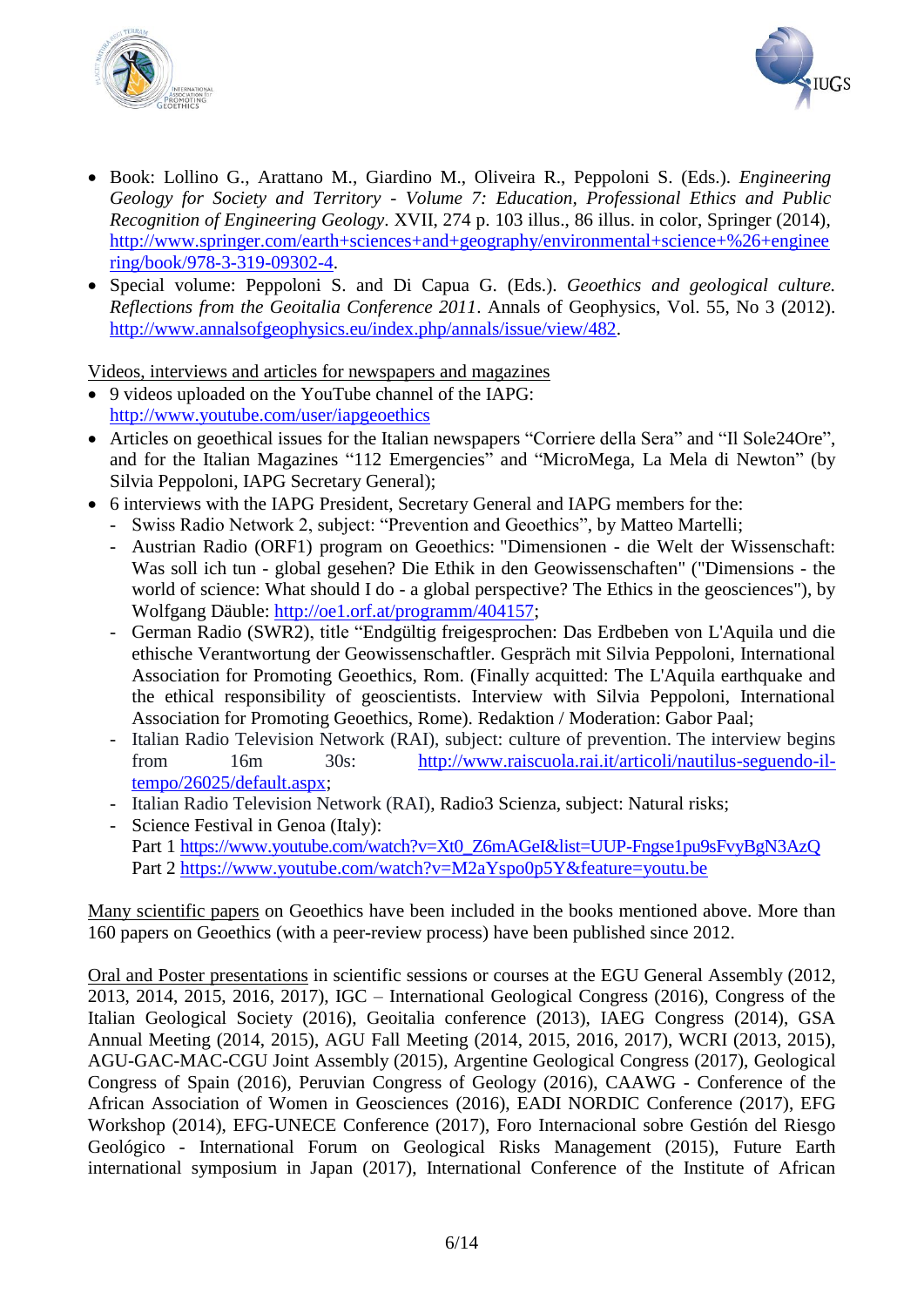



Research and Studies – IARS in Egypt (2016), Colloquium on Geoethics in Peru (2015), Conference of the African Association of Women in Geosciences Nigeria (2015), OTC Conference in Houston (2014), SERC workshop in Montana (2014), AEG course in Texas (2014), Geological Society of London, Regional Group – Lecture (2017), CNG course in Italy (2014), Science Festival in Genoa, Italy (2013, 2014), Meeting: nANO meets water VII meeting in Germany (2016), South Texas Geological Society meeting (2016), Ocean Sciences Meeting – OSM in New Orleans (2016), CoV-9: Cities on Volcanoes in Chile (2016), Workshop on Geoethics in Nigeria (2016), Colombian Conference of Geology (2015), International Conference of Underground Construction (2015), Geological Conference of Central America (2015), National Congress of the Italian Environment Fund – FAI (2017), WISE Multiplier Event (2017).

Website and social networks

- Official Website: [http://www.geoethics.org](http://www.geoethics.org/)
- Blog: [http://iapgeoethics.blogspot.com](http://iapgeoethics.blogspot.com/)
- Linkedin Group "Geoethics and Culture of Geosciences" (1548 members): <https://www.linkedin.com/groups/4615518>
- Facebook Page:<https://www.facebook.com/iapg.geoethics/>
- Twitter Page (@IAPGeoethics) (1688 followers):<https://twitter.com/IAPGeoethics>
- Global Ethics Network:<http://www.globalethicsnetwork.org/group/iapgeoethics>
- Other IAPG national sections webpages at: <http://www.geoethics.org/sections.html>
- Photo gallery on Flickr:<https://www.flickr.com/photos/125283529@N05/sets/>

Thousands of posts have been released on the IAPG website, regarding articles, news, call for abstracts, meetings-conferences, seminars, events and other kind of information on Geoethics.

# Webinar and Video-Lectures

- Video-Lesson by Silvia Peppoloni (IAPG Secretary General) on "Geoethics in Disaster Risk Reduction" in the online course (MOOC): "A Resilient Future: Science and Technology for Disaster Risk Reduction" (Discover how science and technology help us reduce disaster risk and increase resilience). This free online course has been organized by the École Polytechnique Fédérale de Lausanne (Switzerland). The video is included in the Chapter 7: Science and Technology for Resilience and Sustainable Development - Ethics in Disaster Risk Reduction. Video: [https://www.youtube.com/watch?v=jCVkuaKAqK8&t=43s.](https://www.youtube.com/watch?v=jCVkuaKAqK8&t=43s)
- Video-Lecture on "Geoethics and Georisks Reduction" at the conference organized by the Italian Embassy in Norway, in collaboration with the University of Oslo, in the framework of the initiative "Under the Sign of Excellence".
- Video-Lecture on Geoethics at the First National Conference of the African Association of Women in Geosciences Nigeria - AAWGN, June 2015). Video: [https://www.youtube.com/watch?v=f-ki8cwP8bk.](https://www.youtube.com/watch?v=f-ki8cwP8bk)
- Organization of a webinar on Geoethics at the EGU General Assembly 2013. Video: [http://www.egu2013.eu/nh9\\_8\\_video.html.](http://www.egu2013.eu/nh9_8_video.html) In collaboration with YES-Network and AGI – American Geological Institute.

# Newsletter

IAPG releases its Newsletter from May 2015. Up to now, 17 numbers have been published and are available at: [http://www.geoethics.org/newsletter.html.](http://www.geoethics.org/newsletter.html)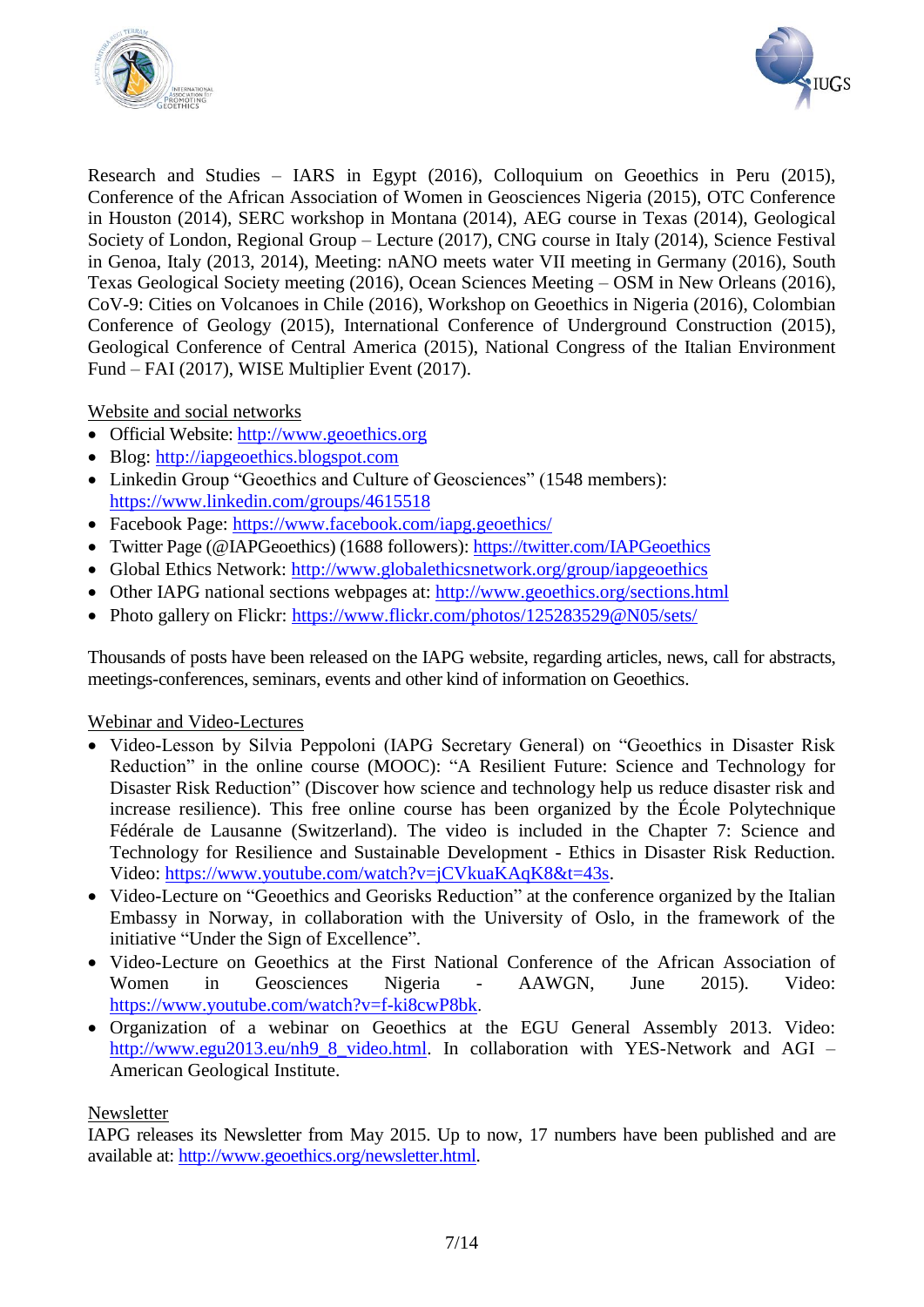



# **Chief accomplishments 2017 and plans for 2018**

# Chief accomplishments **2017**

### January 2017

- Invited talk by Silvia Peppoloni (IAPG Secretary General) entitled "The prevention from natural risks: a (geo)ethical and cultural matter" at the XXI National Congress of the Italian Environment Fund – FAI.
- IAPG Peru solicits the Peruvian Geological Society (SGP) for intervening officially in the case of a paleontological fraud with the result to contribute to stop an important case of research misconduct in Peru.
- Peter Bobrowsky (IAPG Continental Coordinator for North America) gave a talk to the Geological Survey of Canada entitled "Geoethics – Good for Science and the Public".

## February 2017

- IAPG members of the Board of Experts (Martin Bohle and Edmund Nickless) take part in the panel session on "Socio-economic and environmental drivers for natural resources development and management" at the EFG/UNECE conference.
- Silvia Peppoloni (IAPG Secretary General) presented the "Cape Town Statement on Geoethics" at the 71st IUGS Executive Council Meeting, held at UNESCO, Paris, France.
- IAPG attends and supports the FutureEarth symposium on "Decision Science for Future Earth How can we transform our society to a better future" at Kyushu University, Japan.
- IAPG attends and supports a volunteers' conference in Japan for the anniversary of the 2016 Kumamoto earthquake. Megumi. IAPG member in Japan delivers a speech on geoethics and its meaning in supporting disaster areas and disaster prevention activities in order to mitigate effects of future earthquakes. The conference gets a favorable coverage in 4 medias.
- A video lesson by Silvia Peppoloni, IAPG Secretary General, on "Geoethics in disaster risk reduction" is officially released. The video is part of the online course (MOOC): "A Resilient Future: Science and Technology for Disaster Risk Reduction" (Discover how science and technology help us reduce disaster risk and increase resilience). This free online course is organized by the École Polytechnique Fédérale de Lausanne (Switzerland). The video is included in the Chapter 7: Science and Technology for Resilience and Sustainable Development - Ethics in Disaster Risk Reduction. IAPG is partner of the MOOC for the Chapter 7.
- Publication of the book: "Vincent S. Cronin (editor) and Dennis Tasa (illustrator), 2017, Laboratory Manual in Physical Geology: New York, New York, Pearson Education Inc., www.pearsonhighered.com, ISBN 10: 0-13-444660-7, ISBN 13: 978-0-13-444660-8, 426 p."; An awareness of geoethics is a recurring theme in this new edition of the manual. Vincent Cronin is co-coordinator of IAPG-USA.
- Silvia Peppoloni (IAPG Secretary General) is included in the Ethical Advisory Board of the European Research Infrastructure ICOS ERIC - Integrated Carbon Observation System.

# March 2017

- IUGS endorses the "Cape Town Statement on Geoethics" by IAPG.
- Open Letter by IAPG-Peru concerning "the recent climatic events in Peru and the resulting damages".
- Opening of the section IAPG-Pakistan; Muhammad Yaseen and Abdul Wali Khan appointed as co-coordinators.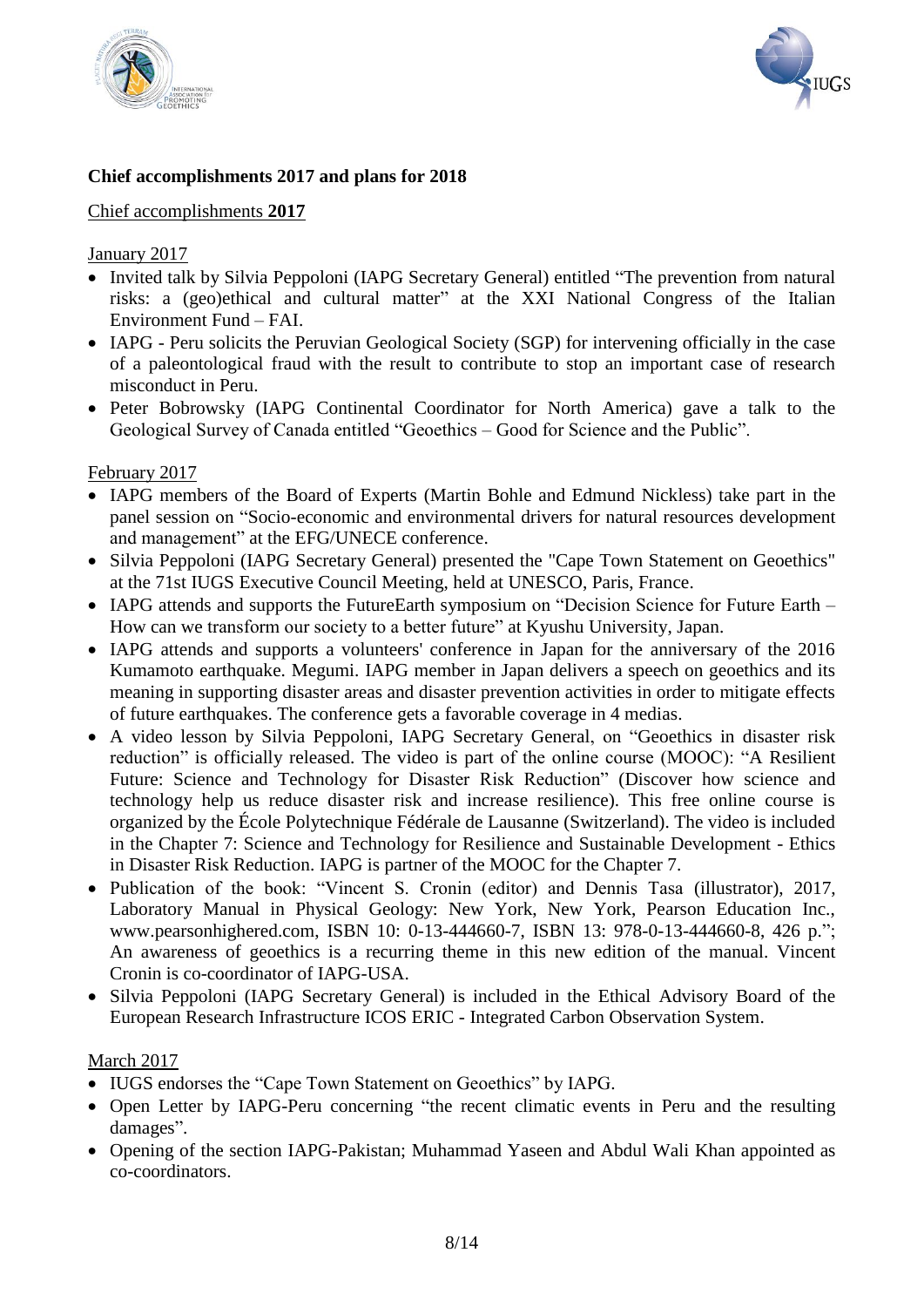



- Thanks to IAPG Cuba, coordinated by Yurisley Valdes Mariño, geoethics is included among the topics of CINAREM '17 - IX International Conference on "The Better use of Mineral Resources", Cuba, 14-16 November 2017.
- Publication of the IAPGeoethics Newsletter issue  $#1 2017$ .

# April 2017

- Agreement for cooperation between IAPG and IAH International Association of Hydrogeologists.
- Nic Bilham (IAPG Continental Coordinator for Europe) gives a talk at the GSL (Geological Society of London) - Western Regional Group, entitled "Geoethics, professionalism and me – social and ethical responsibilities of the 21st century geoscientist".
- Agreement for cooperation between IAPG and Initiative on Forensic Geology of the IUGS International Union of Geological Sciences (IUGS-IFG).
- IAPG Session EOS14 "Geoethics: ethical, social and cultural implications of geoscience knowledge, education, research and practice" at the EGU - General Assembly 2017: 12 Orals and 21 Posters.
- IAPG Business Meeting at EGU 2018 in Vienna.

# May 2017

- IAPG Pakistan officially presented at the Department of Geology, Abdul Wali Khan University Mardan, Pakistan, in the one-day seminar entitled "Earth-Science - Opportunities for Geoscientists".
- Presentation and publication of the results of the survey "What do you know about ethics in geosciences?". The questionnaire to analyse ethical and social issues in relation to the Research Infrastructures' activity was developed by IAPG members within the European Project "ENVRI Plus". The deliverable with the analysis of the results was included in the mid-term report of the project for the European Commission.
- Memorandum of Agreement between IAPG and GfGD Geology for Global Development.
- 1st Business Meeting of IAPG Pakistan, at the Department of Geology, Abdul Wali Khan University Mardan.
- The IAPG Task Group on Responsible Mining TGRM is established; members: Nikolaos Arvanitidis (Sweden), Jan Boon (Canada), Pekka Nurmi (Finland), Giuseppe Di Capua (Italy).

# June 2017

- SGI Società Geologica Italiana (Italian Geological Society) endorses the "Cape Town Statement on Geoethics".
- GfGD Geology for Global Development includes the "Cape Town Statement on Geoethics" at the heart of its strategy 2017-2021.
- Publication of the book: "Africa and Mineral Wealth" by Kholoud Mohamed Abdelmaksoud (IAPG-Egypt coordinator); what is geoethics, the Geoethical Promise, the Cape Town Statement on Geoethics and a description on the role of geoethics in natural resources management are reported in the last book chapter.
- IAPG Ukraine (coordinator: Yuriy Kostyuchenko) organizes an educational event for children in Yaremche, Carpathian National Park (Ukraine), aimed to introduce some geoethical concepts to children.
- IAPG is partner of the International Congress on Climate Change and its Impacts ICCCI 2017 in Peru.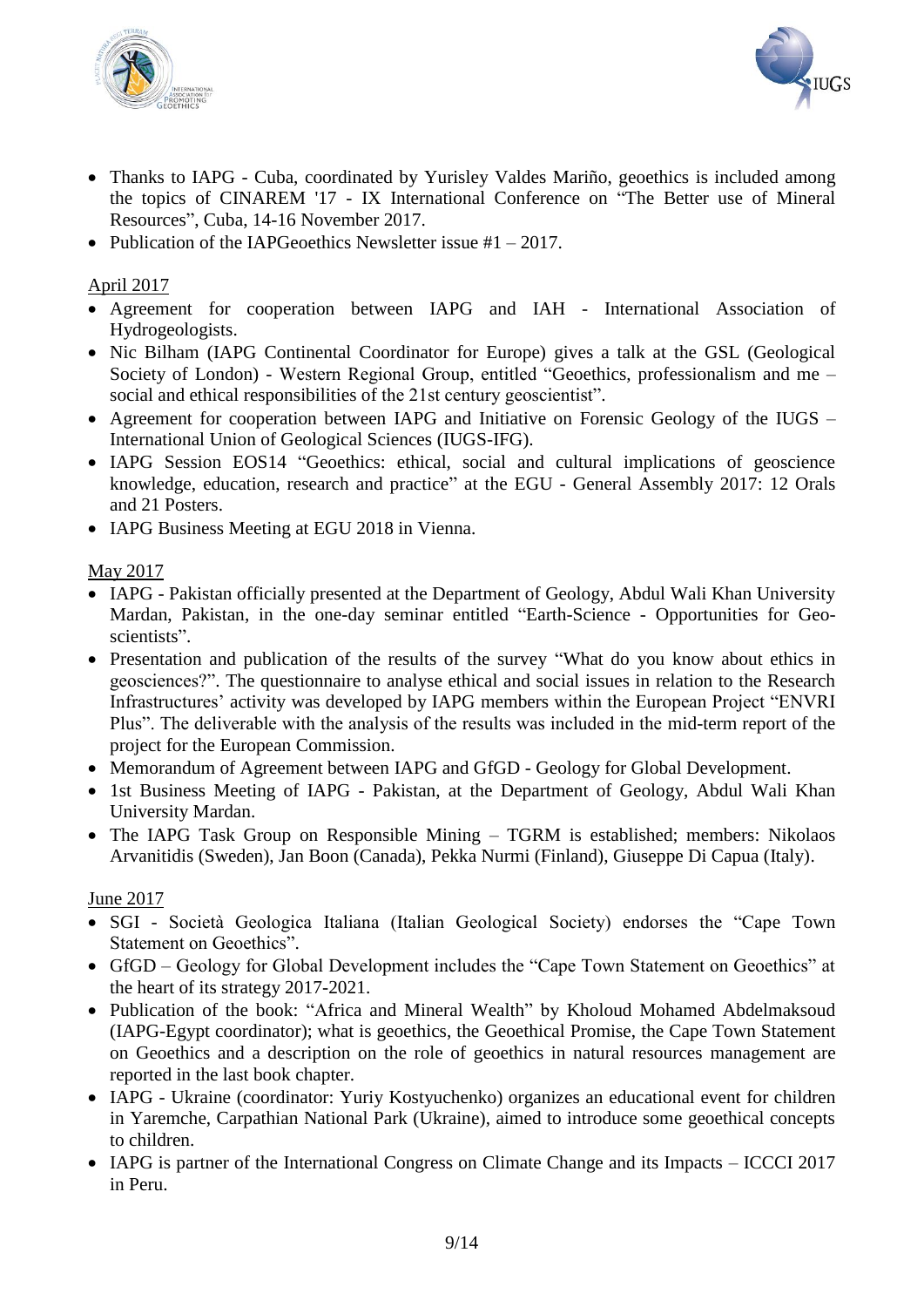



• Publication of the IAPGeoethics Newsletter issue  $#2 - 2017$ .

## July 2017

- Agreement for cooperation between IAPG and SGP Sociedad Geológica del Perù (Peruvian Geological Society).
- 1st International Summer University organized by the UNESCO Chair on Geoparks, Sustainable Regional Development and Healthy lifestyles in Portugal, at the University of Trás-os-Montes e Alto Douro. A special module of the course by Elizabeth Silva (member of the IAPG Board of experts) focuses on geoethics and geoparks.
- SGP Sociedad Geológica del Perù (Peruvian Geological Society) endorses the "Cape Town Statement on Geoethics".
- Opening of the section IAPG-Uruguay; Leda Sánchez Bettucci appointed as coordinator.

### August 2017

- IAPG launches the call for abstracts in 5 sessions on different issues of interest for geoethics at the Resources for Future Generations (RFG 2018) Conference in Vancouver Canada to be held in June 2018 [\(http://www.geoethics.org/rfg2018\)](http://www.geoethics.org/rfg2018):
	- Session RS13: Geoethics and Environmental and Social Responsibility: Doing the Right Thing to Develop Resources for Future Generations;
	- Session RS10: Geoethics in geoscience education, communication and citizen science: experiences, approaches, and concepts;
	- Session RS9: Geoethics in georisks management for a safer and more resilient society;
	- Session RS8: Geoethics and the Responsible Conduct of Scientists;
	- Session RS12: Forensic Geology: Ethics, Communication, Regulation and Opportunities
- IAPG-Argentina co-organizes with GEVAS-Red Argentina the Symposium "Geological Hazard and Geoethics" (Peligro geológico y geoética) at the XX Argentine Geological Congress "Geology, Present and Future" in Tucumán, Argentina, from 7 to 11 August 2017. IAPG members give two presentations on geoethics.
- IAH International Association of Hydrogeologists officially supports the "Cape Town" Statement on Geoethics".
- IAPG becomes member organisation of the ICPHS International Council for Philosophy and Human Sciences, during the ICPHS General Assembly in Liège (Belgium). Martin Bohle, member of the IAPG Board of Experts, represents IAPG in the ICPHS General Assembly (held at the World Humanities Conference in Liège) and gave a presentation about IAPG. ICPHS is a non-governmental organization within UNESCO and is member of the ICSS - International Social Science Council.
- Silvia Peppoloni, IAPG Secretary General, becomes member of the Executive Committee of the ICPHS - International Council for Philosophy and Human Sciences.
- IAPG is added as partner for a training course on "Ocean Governance, Sciences, Geoethics" organized by the International Ocean Institute (IOI) - Training Centre for Latin America and the Caribbean.
- Silvia Peppoloni, in her capacity of IAPG Secretary General, sends comments and a proposal for changes to the "Zero Draft of the Ministerial Outcome Document of the 2017 UN Environment Assembly" entitled "Towards a Pollution-Free" after a request of the ICPHS - International Council for Philosophy and Human Sciences.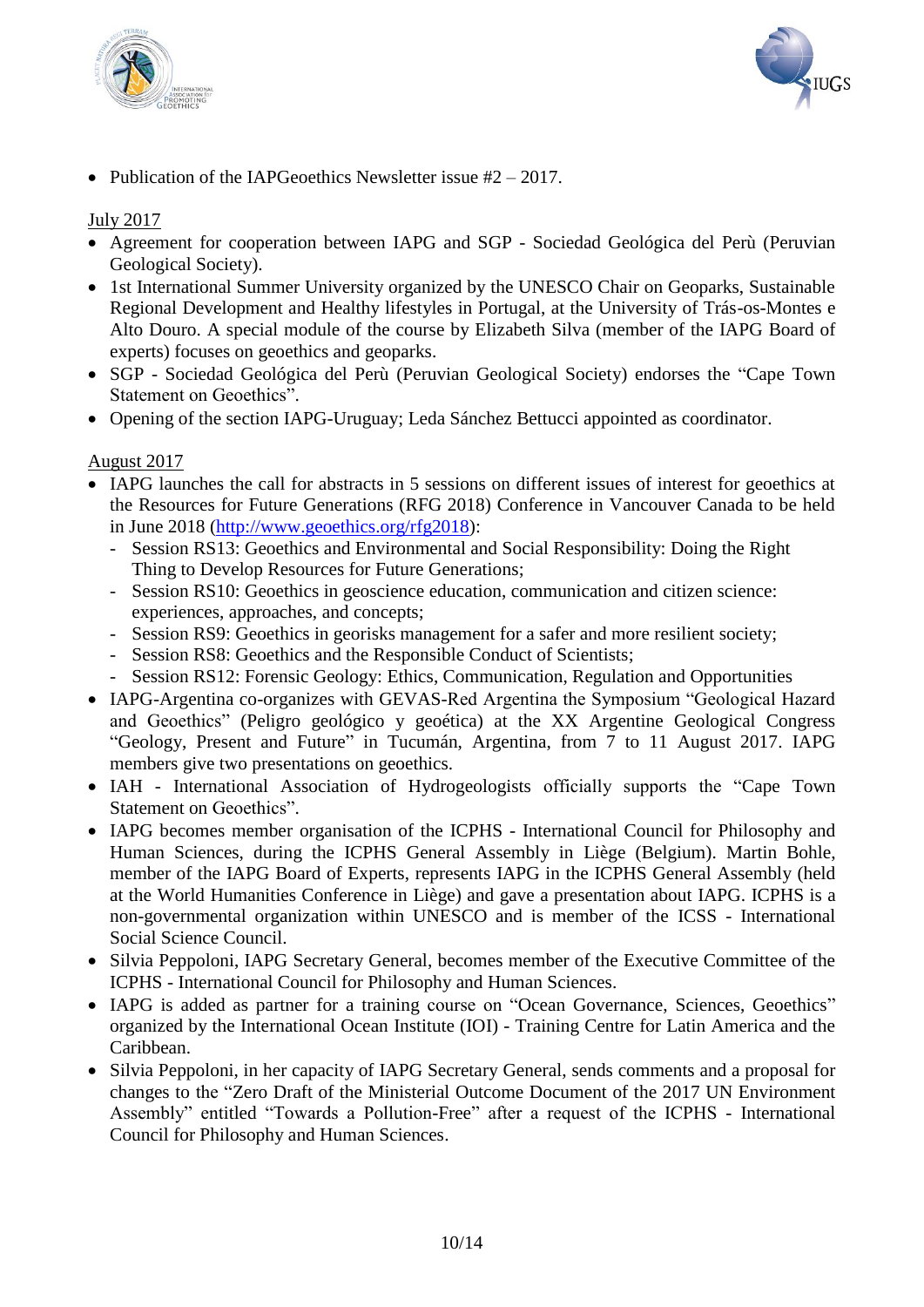



# September 2017

- Online publication of the first 5 articles in the IAPG Special Issue on geoethics of the international journal "Annals of Geophysics", entitled "Geoethics at the heart of all geoscience" (Annals of Geophysics, 2017, Vol. 60, Fast Track 7, [http://www.annalsofgeophysics.eu/index.php/annals/issue/view/537\)](http://www.annalsofgeophysics.eu/index.php/annals/issue/view/537), and edited by Silvia Peppoloni, Giuseppe Di Capua, Peter T. Bobrowsky, Vincent S. Cronin.
- IAPG Pakistan holds a one-day workshop entitled "IAPG Pakistan section: role and responsibility", at the Department of Geology, Abdul Wali Khan University Mardan.
- Publication of the IAPGeoethics Newsletter issue  $#3 2017$ .

# October 2017

- IAPG officially launches the first International Geoethics Day [\(http://www.geoethics.org/geoethics-day\)](http://www.geoethics.org/geoethics-day) during the Earth Science Week 2017.
- IAPG officially launches the Geoethics Medal 2018 [\(http://www.geoethics.org/geoethics-medal\)](http://www.geoethics.org/geoethics-medal) during the Global Ethics Day organized by the Carnegie Council.
- IAPG DR Congo, in collaboration with CREGEM (Centre Régional d'Études Géologiques, Environnementales et Minières), University of Bukavu/Department of Geology, AGECO (Association des Géologues du Congo), the Geological Society of London and Young Earth Sciences - DR Congo, organizes the first edition of the Earth Science Week celebration in Bukavu (Democratic Republic of Congo).
- Opening of the section IAPG Bangladesh; Ershadul Haque and Jahangir Alam appointed as cocoordinators.
- Vincent Cronin (IAPG USA co-coordinator) represents IAPG at the joint AGI/GSA Societies Meeting at the Geological Society of America (GSA) Annual Meeting 2017 in Seattle (USA).

# November 2017

- Opening of the section IAPG United Kingdom; David Craig Ovadia appointed as coordinator.
- Martin Bohle (IAPG Board of Experts) gives a web-seminar at the Ronin Institute entitled "Geoethics, Human Niche, and Citizen-Science".
- IAPG Peru organizes the 3rd edition of MinerLima, International Exhibition of Minerals (Feria Internacional de Minerales) and the 2nd Round Table on Geoethics in Peru entitled "Geoethics: General Aspects and Case Studies" in Lima.
- IAPG sends general and detailed comments to the International Seabed Authority on the Draft Regulations on Exploitation of Mineral Resources in the Area (ISA Draft Exploitation Regulation ISBA/23/LTC/CRP.3\*), regarding deep-sea mining activities.
- Jan Boon (member of the IAPG Task Group on Responsible Mining) is appointed as new coordinator of IAPG - Canada.
- IAPG is one of the official signatory organizations of the AGI Guidelines for Ethical Professional Conduct.
- IAPG is a partner of the International Congress on Climate Change and its Impacts ICCCI 2017, held in Huaraz City (Peru).

# December 2017

- Publication of the book: "Gundersen, L. (ed.). Scientific Integrity and Ethics in the Geosciences. 2017, 336 pages, American Geophysical Union, Wiley, ISBN 978-1-119-06778-8".
- Giuseppe Di Capua (IAPG Treasurer) and Iain Stewart (IAPG Board of Experts on Geoscience Education and Communication) give invited lectures respectively on "Geoethics: Promoting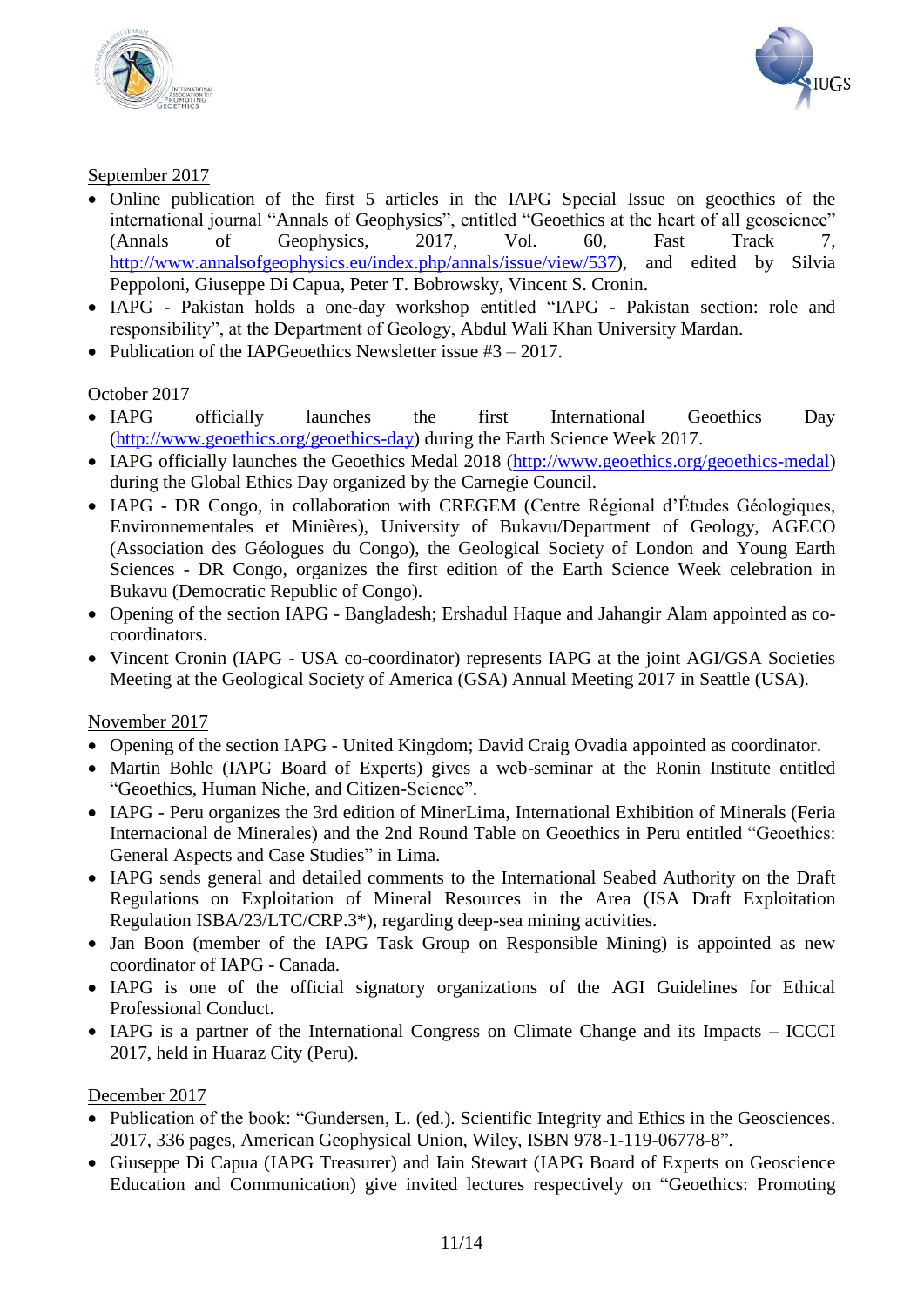



Sustainability" and "Geocommunication and Sustainability" at the WISE Multiplier Event organized by Clara Vasconcelos (co-coordinator of IAPG - Portugal), held at the University of Porto (Portugal). WISE is an European Project: "Widening Interdisciplinary Sustainability Education" and Clara Vasconcelos is responsible for an overview report on "Ecosystem Services, Geoethics and Biodiversity".

- Susan Kieffer (IAPG Vice-President) gives an invited speech entitled "The International Association for Promoting Geoethics: Mission, Organization, and Activities" at AGU Fall Meeting 2017 in the Union session U14A entitled "How Do We Ensure Research and Scientific Integrity? A Diverse Panel Discusses the Critical Components and Challenges of Crafting and Implementing Effective Scientific Integrity Policies.", and convened by representatives of AGU - American Geophysical Union, GSA - Geological Society of America, and AGI - American Geosciences Institute.
- Publication of the "White Paper on Responsible Mining" [\(http://www.geoethics.org/wp](http://www.geoethics.org/wp-responsible-mining)[responsible-mining\)](http://www.geoethics.org/wp-responsible-mining) drafted by the IAPG - Task Group on Responsible Mining and approved by the IAPG Executive Council on  $1<sup>st</sup>$  December 2017.
- Publication of the IAPGeoethics Newsletter issue  $#4 2017$ .
- Business meeting of IAPG Canada (discussion about new activities of the section and request to IAPG Secretary General to appoint a co-coordinator); creation of the LinkedIn Group of IAPG - Canada.
- Manuel João Florentino Gomes Abrunhosa is appointed a member of the Board of Experts on "Geoethics and Groundwater Management".
- Business meeting between representatives of IAPG Italy and IAPG Pakistan in Rome (Italy), at the INGV – Istituto Nazionale di Geofisica e Vulcanologia.

# Plans for 2018

- Editorial projects with peer-review process:
	- Book: Bohle M., Bilham N., Di Capua G., Marone E., Peppoloni S. From Geoethics to geo-Humanities: Exploring the societal context, implications and obligations of the geosciences, Palgrave Macmillan (in preparation).
- International conferences/meetings:
	- IAPG will attend the  $72<sup>nd</sup>$  Executive Committee meeting of the IUGS International Union of Geological Sciences in Potsdam (Germany) and present its 2017 activities report (January).
	- IAPG members will co-organize the Theme 9 "Geoethics" at the Congress "Earth Sciences for Society" in El Jadida/Marrakech (Morocco) (March 2018).
	- IAPG will organize a session at the EGU General Assembly 2017 in Vienna (Austria): EOS4 "Geoethics: ethical, social and cultural implications of geoscience knowledge, education, communication, research and practice". IAPG will assign 1 grant to cover the Abstract Processing Charge of young geoscientists (under 35 years old) belonging to lowincome countries (April 2018).
	- IAPG will organize session(s) on geoethics at the Resources for Future Generations (RFG 2018) Conference in Vancouver (Canada). IAPG will provide 2 grants to cover the Abstract Processing Charge of young geoscientists (under 35 years old) belonging to low-income countries (June 2018).
	- IAPG is partner of the eighth edition of the Quadrennial Conference of the International Geoscience Education Organization – IGEO (8th GeoSciEd) and eighth National Symposium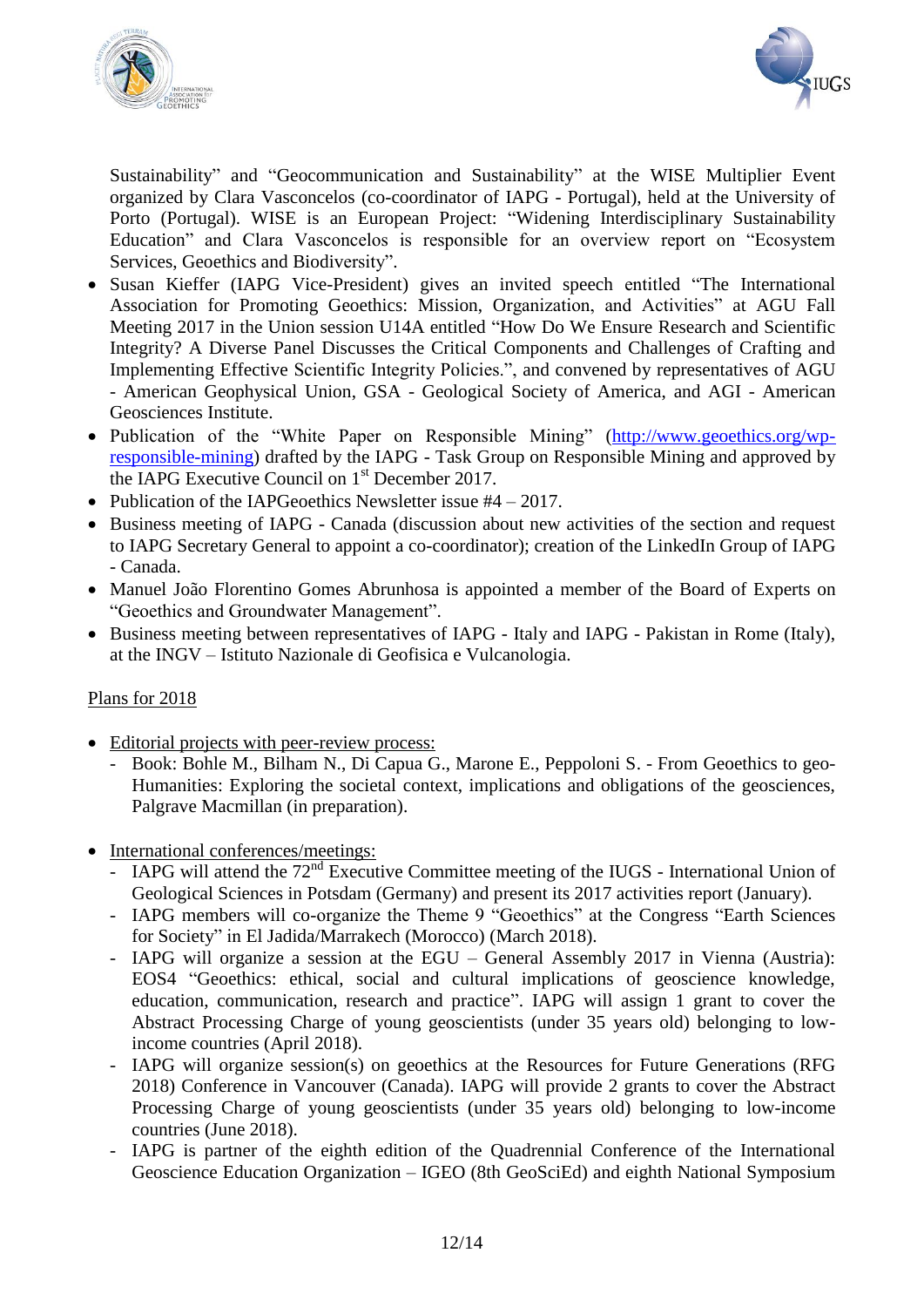



of Earth Sciences Teaching and History (8th EnsinoGEO) (July 2018).

- IAPG is among the ten international geoscience organizations supporting the "Summit: Geoscience and Society - Bridges to Global Health, Resilience, and Sustainability", to be held in Fairmont Southampton in Hamilton, Bermuda, United Kingdom (September 2018).
- IAPG Italy proposes a session on "Geoethics and history of geosciences: the right way for social responsibility" at the 89th Congress of the Italian Geological Society in Catania (Italy) (September 2018).
- IAPG cooperates in the organization of the session "Seismology and Society" at the 36th General Assembly of the European Seismological Commission, to be held in Malta (September 2018).
- IAPG cooperates in the organization of the session on Volcanic Multihazards and Risk Reduction at the Conference CoV 10 – Cities on Volcanoes: "Millennia of Stratification between Human Life and Volcanoes: strategies for coexistence", that will be held in Naples, Italy (September 2018).
- Other activities:
	- IAPG will publish the translation of the "Cape Town Statement on Geoethics" in more than 30 different languages (February 2018).
	- IAPG will celebrate the second edition of International Geoethics Day on 18 October 2018.
	- IAPG will assign the first edition of the Geoethics Medal.
	- IAPG will launch an international survey, through an online questionnaire, to investigate the level of awareness of geoscientists about the ethical implications of their activities.
	- IAPG Italy, in cooperation with the Italian Geological Society (SGI), will introduce the Geoethical Promise as official declaration during the ceremony for the geological master degree in Italian Universities. The introduction of the geoethical promise was approved in a joint meeting between SGI and IAPG, on December 2017.
	- IAPG is partner of the GeoDay, the first Geo-activity in Egypt, to be held in January 2018.
	- IAPG Peru will organize the 4th Edition of MINERLIMA "Feria Internacional de Minerales y Fósiles en el Perú" (International Exhibition of Minerals and Fossils in Peru).
	- IAPG is partner for a training course on "Ocean Governance, Sciences, Geoethics" organized by the International Ocean Institute (IOI) - Training Centre for Latin America and the Caribbean. This course will be held in Valparaiso (Chile) from 8 January to 2 February 2018, and hosted by the Universidad de Playa Ancha - UPLA, at the Centro De Estudios Avanzados of UPLA. IAPG-Brazil (coordinator: Eduardo Marone) is in charge of preparing the module on geoethics.
	- IAPG Canada, IAPG Italy, IAPG USA will continue to work for building a course on geoethics that will help the geoscience education community to bring ethics education into the college curriculum for student geoscientists.
	- IAPG Canada, IAPG Italy, IAPG Ukraine, IAPG USA, IAPG Pakistan, IAPG Peru will give talks on geoethics in seminars and courses for students, professional geologists and researchers.
	- IAPG Ukraine will continue to focus its activities on support of capacity building and open data projects.
	- IAPG will promote the "White Paper on Responsible Mining" within the geoscience community, industry, and society.
	- IAPG will continue activities on geoethics into the EU Project ENVRI-Plus "Common Operations of Environmental Research Infrastructures".
	- An IAPG member will start activities as a member of the International Advisory Board of the